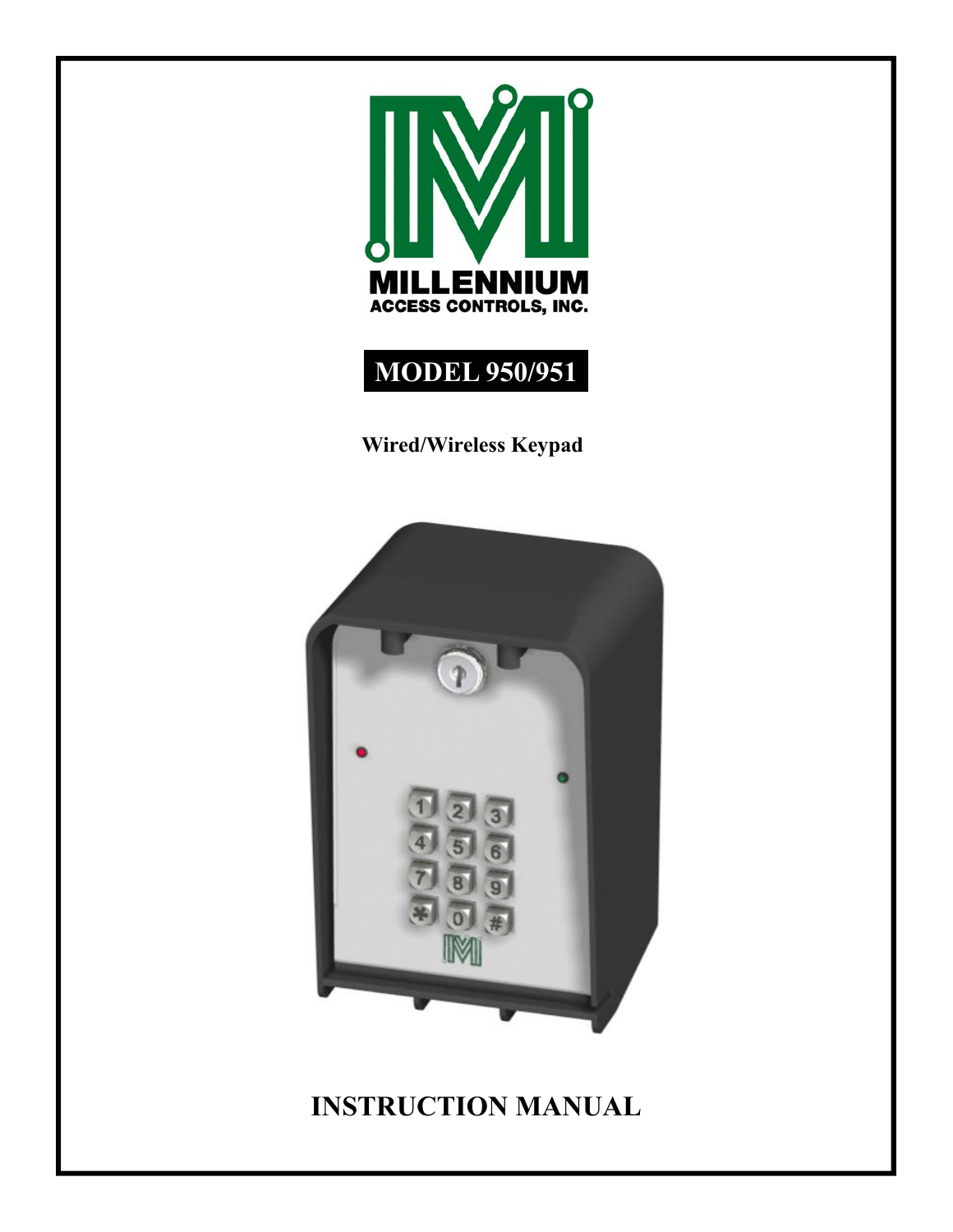### **SAFETY PRECAUTIONS**

#### IMPORTANT—READ CAREFULLY BEFORE BEGINNING INSTALATION

- Read this instruction manual completely prior to installation.
- Installation should be performed by a professional installer.
- If welding is required, it should be performed by a qualified welder.
- Should electricity be required, use a certified electrician.
- Use UL Listed wiring with an insulation rating of at least 600 volts.
- Avoid splices in wiring. Solder and seal any splices in watertight junction box.
- Always disconnect power before servicing the unit.
- Be sure that all wiring to the unit is designed for direct underground burial.
- Do not run power wiring greater than 200 feet.
- Do not use onboard keypad power supply for anything other than the supplied transmitter. Locks, Loops, Strikes, and other devices must have their own power supply, or must use the power supply of the gate operator or garage door operator.
- Do not position this keypad within 5 feet of any moving parts of a vehicular gate operator. The user of the keypad should never be in an area that allows a vehicular gate operator to come in contact with the user while the keypad is being operated.

# **HINTS**

- 1. Programming and set-up of the 950/951 keypad is accomplished via the keypad face and through the dip-switches located on the keypad circuit board. Refer to page 6 for a description/explanation on programming through the keypad face. Refer to page 7 for a description/explanation on dip-switch settings.
- 2. The 950/951 keypad provides both audio tones and led indicators during programming and normal use. Refer to page 5 for a description/explanation of these tones and indicators.

# **'\*' & '#' Keys**

**'\*'** key is used to clear entries in progress.

**'#'** key is used as 'Enter' key function and to Exit Programming Mode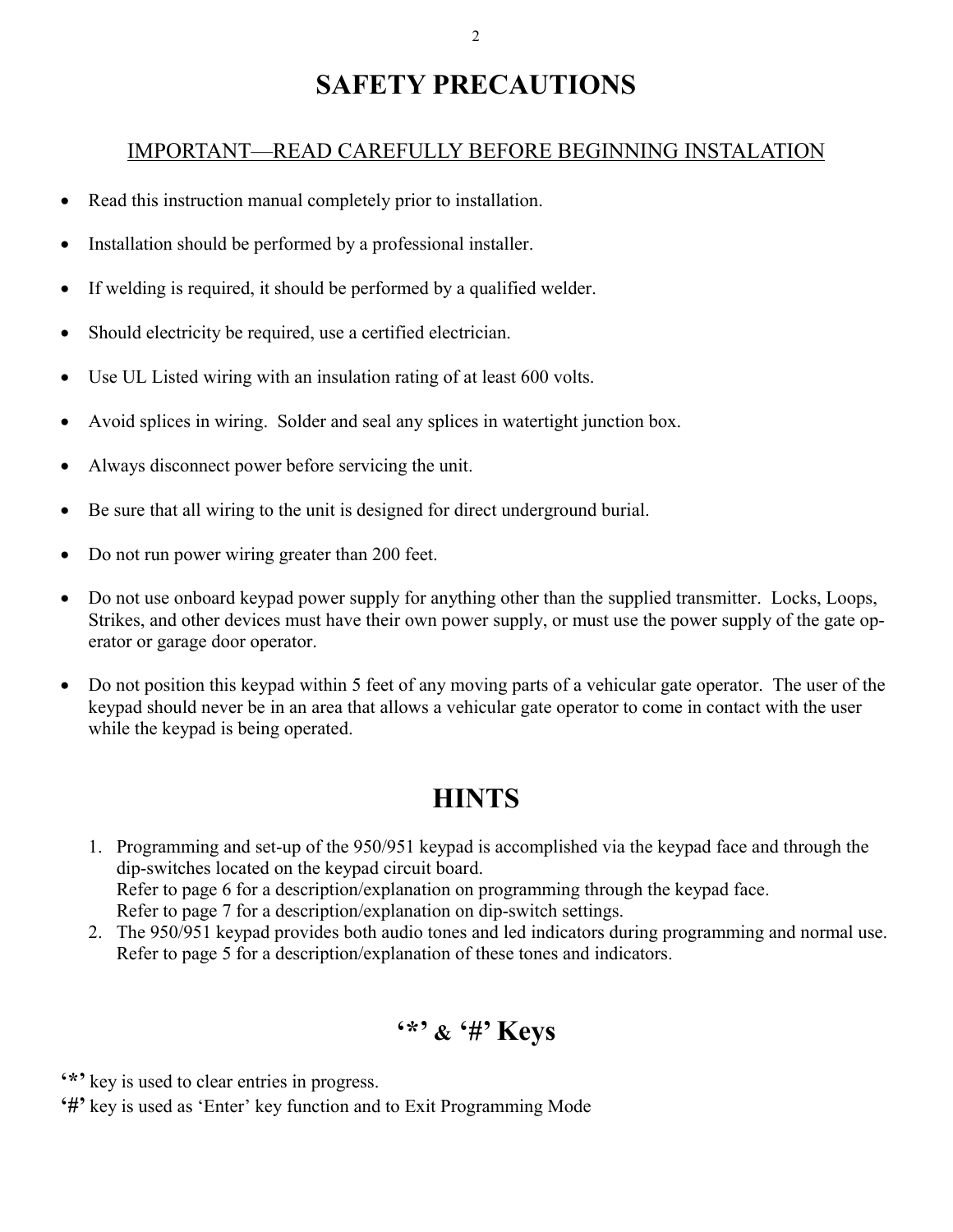# **PARTS IDENTIFICATION**



**Model 950/951 Keypad** 



 **Steel Mounting Plate** 



**Keys (2 Included with each keypad)** 



**9 Volt Battery (Included with Wireless Model only)** 



**Hardware Kit**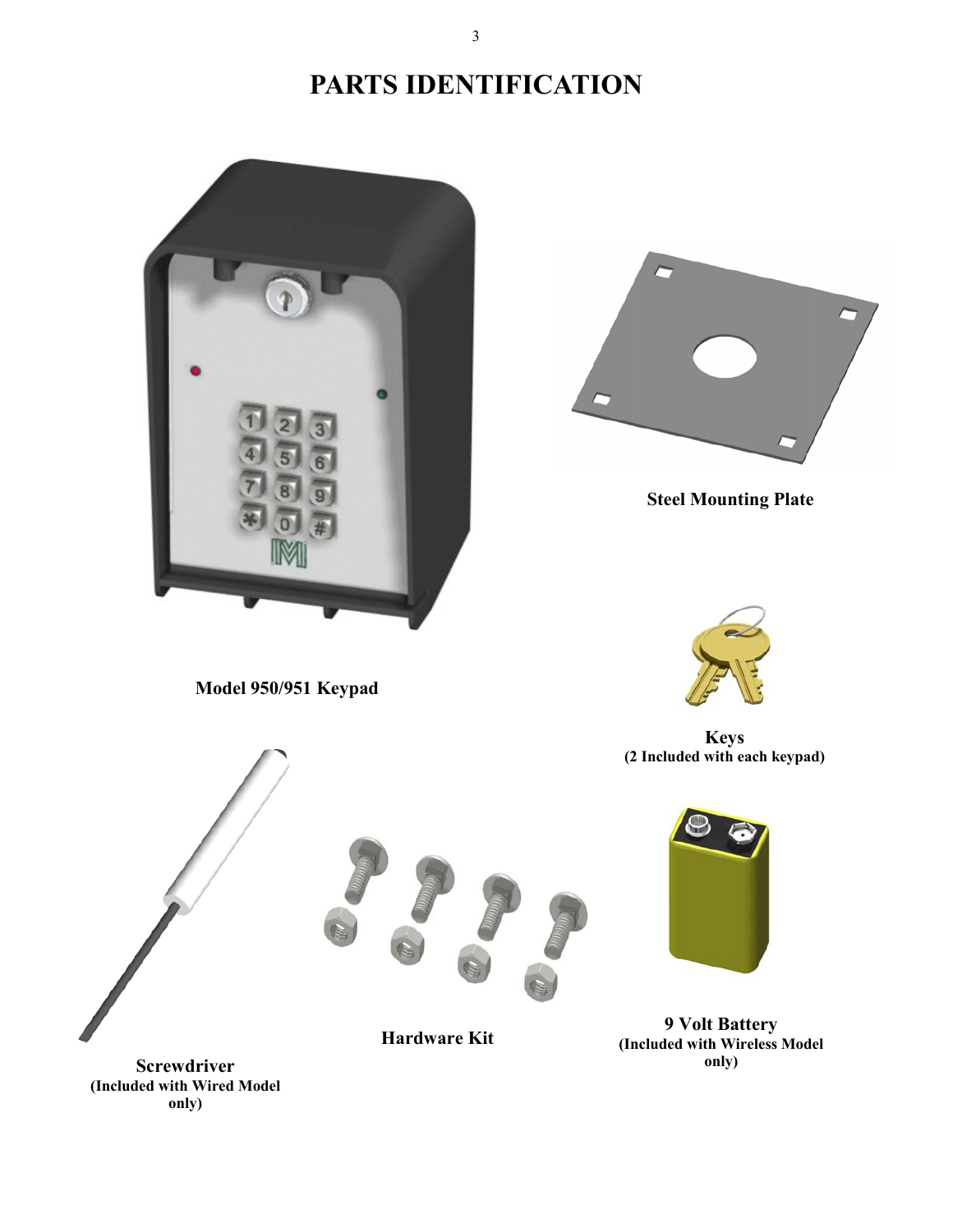# **MOUNTING INFORMATION**

**Keypad door and circuit board can be removed from the housing. To remove, make sure that door is completely open and slide it to the right while pulling away from the control box.** 

**Please remember to remove the door while mounting the control box so that the circuit board is always protected.** 





**The keypad can be mounted to any standard gooseneck stand using the enclosed carriage bolts. If you have a non-standard gooseneck mounting pattern, you can use the enclosed steel faceplate to modify for a correct fit. The faceplate can also be used to manufacture a custom gooseneck stand.**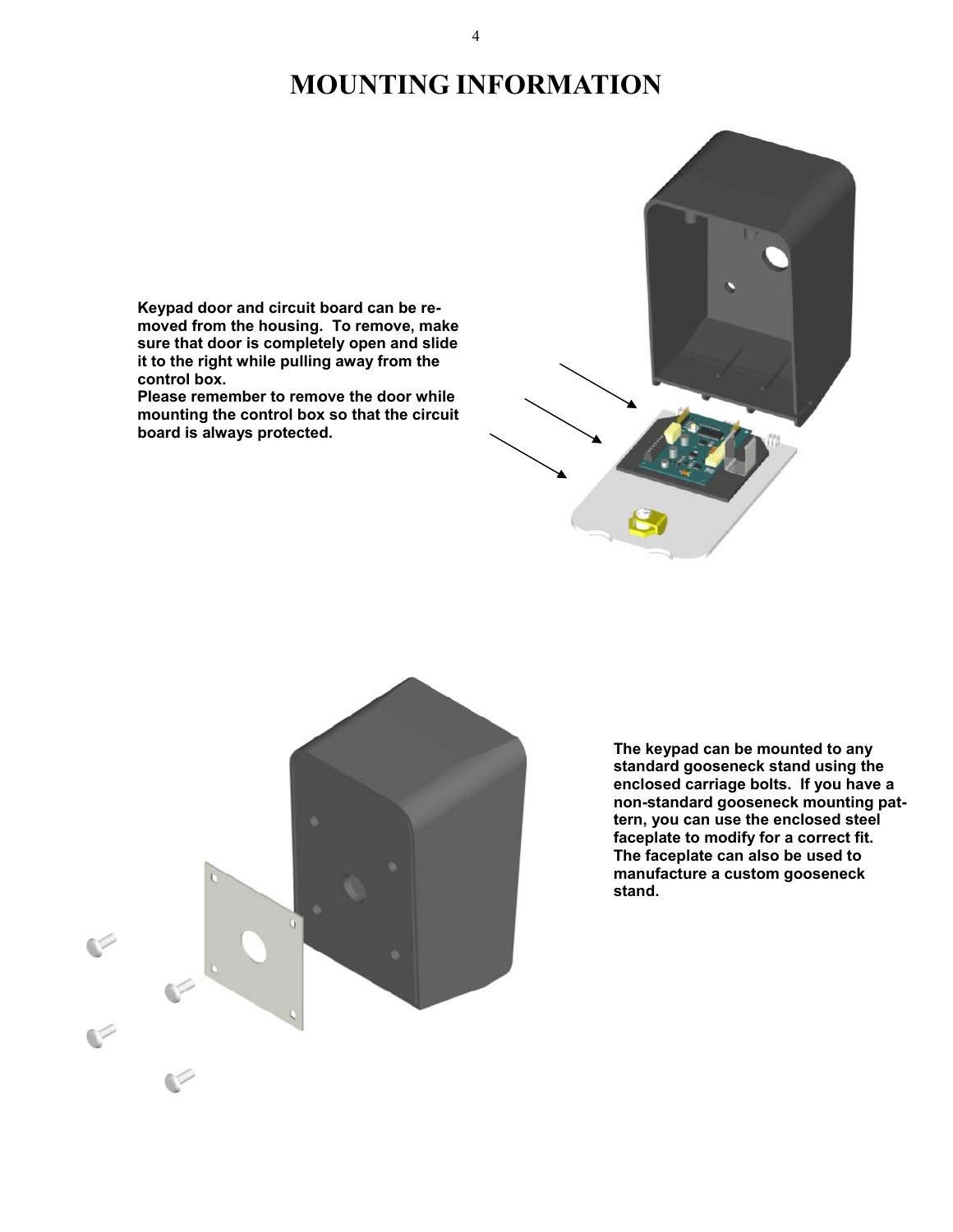### **PROGRAMMING SUB-MODES**

#### **Access Code Entry**—Sub-Mode 1

Sub-Mode 1 is for entering new access codes. The Model 950 keypad will hold 1000 4 digit codes. 4 digit code range is '0001' to '9991'

#### **Access Code Removal**—Sub-Mode 2

Sub-Mode 2 is used to delete individual 4 digit access codes from the keypad memory.

#### **Flash Code Entry**—Sub-Mode 3

Sub-Mode 3 is used to enter a Flash Code into the keypad memory. The Flash Code will be deleted from the keypad memory after it is used once. The purpose of a Flash Code is so that the homeowner can enter a 1 time use code that will give a delivery or maintenance person access to the property. If the delivery/maintenance person returns at a later time without homeowner approval, the code will already have been removed and access will be denied.

#### **Latch Code Entry**—Sub-Mode 4

Sub-Mode 4 is used for entering a single Latch Code into the keypad memory. The Latch Code can be entered by the homeowner to hold the gate open. The gate will remain open until the Latch Code is re-entered. The Latch Code is primarily used when a large number of vehicles need access to the property in a short amount of time. The homeowner can give guests access without giving away access codes. The red and green LED's on the front of the keypad will flash while the keypad is in Latch Mode. **Latch Code is not used with the Model 951 wireless keypad.** 

#### **Relay Output Time**—Sub-Mode 5

The Relay Output Time is adjustable from ½ to 60 seconds. The Relay Output Time is used to increase the time that the relay makes contact. This is useful when using the keypad with door strikes, etc.

#### **Change Master Code**—Sub-Mode 7

By entering the current Master Code and accessing Sub-Mode 7, you can change the master code. Refer to page 6 to see how to reset the Master Code if the current master code is lost or forgotten.

#### **Clear All Access, Latch and Flash Codes**—Sub-Mode 8

All of the codes that are used to gain access to the property can be erased at one time by using Sub-Mode 8. Note: Removal of codes can not be undone.

Once you have entered Programming Mode, you can access any of the Sub-Modes listed above by entering the Sub-Mode Number followed by the  $#$  key. \*\*\*\*\*\*\*

# **KEYPAD PROGRAMMING & USE RESPONSE**

; ; ; Positive Feedback—Keypad will beep three times and the green led will flash five times.

NegativeFeedback—Keypad will beep ten times and the red led will flash five times.

 $\bf{1}$   $\bf{1}$   $\bf{1}$   $\bf{1}$   $\bf{1}$   $\bf{1}$   $\bf{1}$   $\bf{1}$   $\bf{1}$   $\bf{1}$   $\bf{1}$   $\bf{1}$   $\bf{1}$   $\bf{0}$   $\bf{0}$   $\bf{0}$   $\bf{0}$ 

Programming Feedback—Keypad will beep once every three seconds.

 $\blacksquare$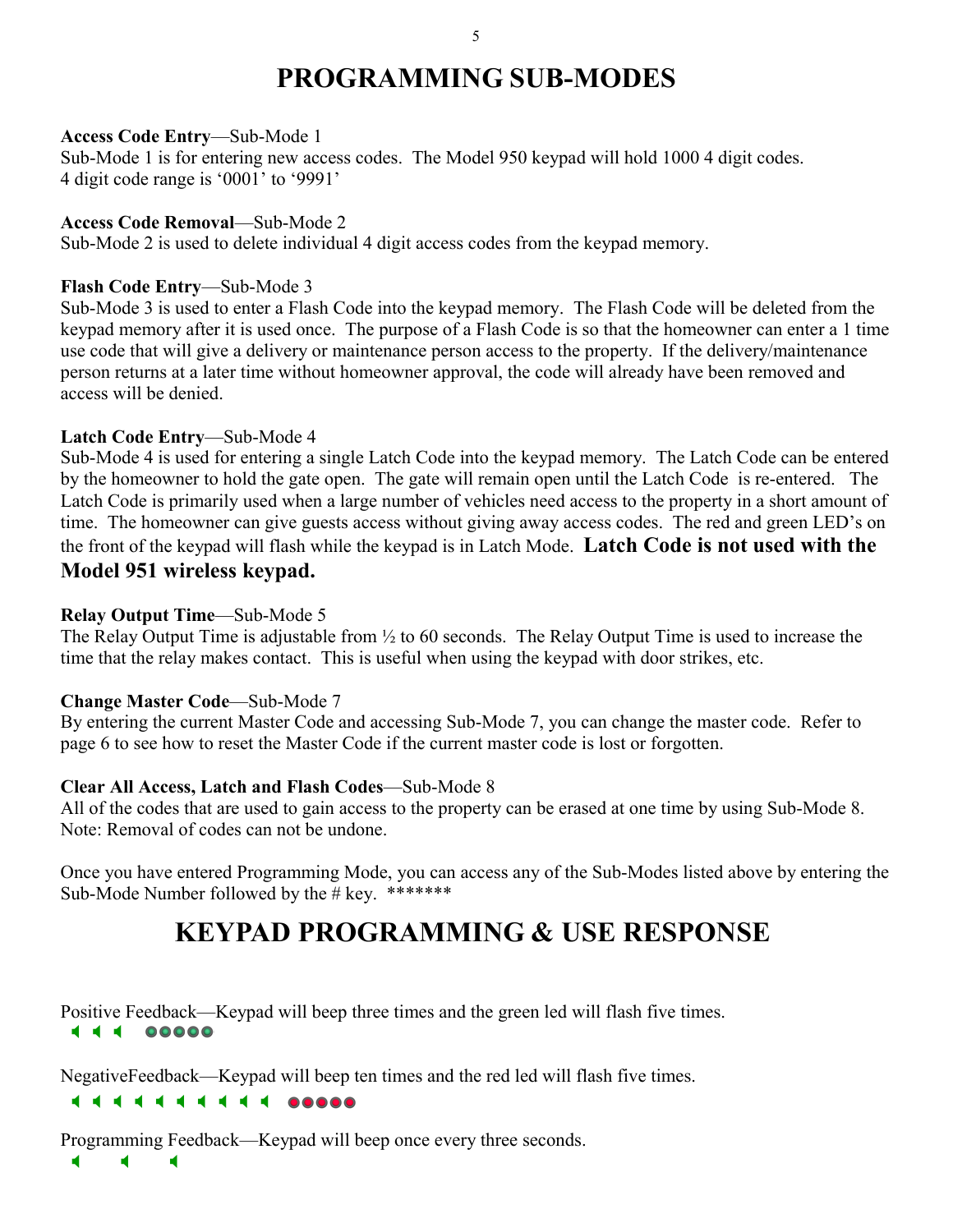

**Model 950/951 Keypad Programming Manual** 



The very first time that you apply power to the keypad, you will hear a series of beeps followed by a regular repeating beep (1 beep at 3 second intervals) that lets you know you are in programming mode.

Enter a 4 digit **Master Code** that only you will use for programming purposes. Write Master Code here \_\_\_\_\_\_\_\_\_\_\_\_\_\_

You can now add up to 1000 access codes as well as a flash code (for use only once) and a latch code to hold open the gate.

| <b>Example - Master Code 2580</b><br>beep - $\blacksquare$<br>$accepted$ $\bullet$<br>rejected $\bullet$ |                       |       |                 |         |                          |             |           |
|----------------------------------------------------------------------------------------------------------|-----------------------|-------|-----------------|---------|--------------------------|-------------|-----------|
|                                                                                                          | <b>Master Code</b>    |       | <b>Sub Mode</b> |         | <b>Access Code</b>       | <b>Exit</b> |           |
| To add Access Code 1934                                                                                  | 8                     | 444 1 | $\sqrt{\#}$     | 44 1    | 9<br>3                   | #           |           |
|                                                                                                          | <b>Master Code</b>    |       | <b>Sub Mode</b> |         | <b>Access Code</b>       | <b>Exit</b> |           |
| <b>To add Access Codes</b>                                                                               | $580$ $1#$<br> 2      |       |                 |         | $\sqrt{2}$               | 444         |           |
| 2413, 8888, and 9743<br>(you may add up to 1000<br>different codes)                                      |                       |       |                 |         |                          | 444         |           |
|                                                                                                          |                       |       |                 |         | 3                        | $444$ #     |           |
|                                                                                                          | <b>Master Code</b>    |       | <b>Sub Mode</b> |         | <b>Access Code</b>       | <b>Exit</b> |           |
| To remove Access Code 1934                                                                               |                       |       |                 |         |                          | 444.#       |           |
|                                                                                                          | <b>Master Code</b>    |       | <b>Sub Mode</b> |         | <b>Flash Code</b>        |             |           |
| To add Flash Code 4437<br>(for one use only)                                                             | $\left 2\right $<br>5 |       | 80 44 3 #       | 444 [4] | 3 <br>$\left  4 \right $ | 444         |           |
|                                                                                                          | <b>Master Code</b>    |       | <b>Sub Mode</b> |         | <b>Latch Code</b>        |             |           |
| To add Latch Code 5501                                                                                   |                       | 444   | #               | 444 5   |                          |             |           |
|                                                                                                          | <b>Master Code</b>    |       | <b>Sub Mode</b> |         | # Seconds                |             |           |
| To set relay output time 15<br>seconds $(1/2 - 60$ seconds)                                              | 8                     | 444   | #<br>5          | 444     | #<br>444                 |             | ,,,,,,,,, |
| To set relay output time 1/2<br>second                                                                   |                       | 444   | #<br>5          | 444     |                          |             |           |
| To change Master Code from                                                                               | <b>Master Code</b>    |       | <b>Sub Mode</b> |         | <b>New Master Code</b>   | <b>Exit</b> |           |
| 2580 to 1234                                                                                             |                       |       | #               |         |                          | #           |           |
|                                                                                                          | <b>Master Code</b>    |       | <b>Sub Mode</b> |         |                          |             |           |
| To clear all Access, Flash,<br>and Latch codes                                                           |                       | 444 8 | #               | $-444$  |                          | 444         | ,,,,,,,,  |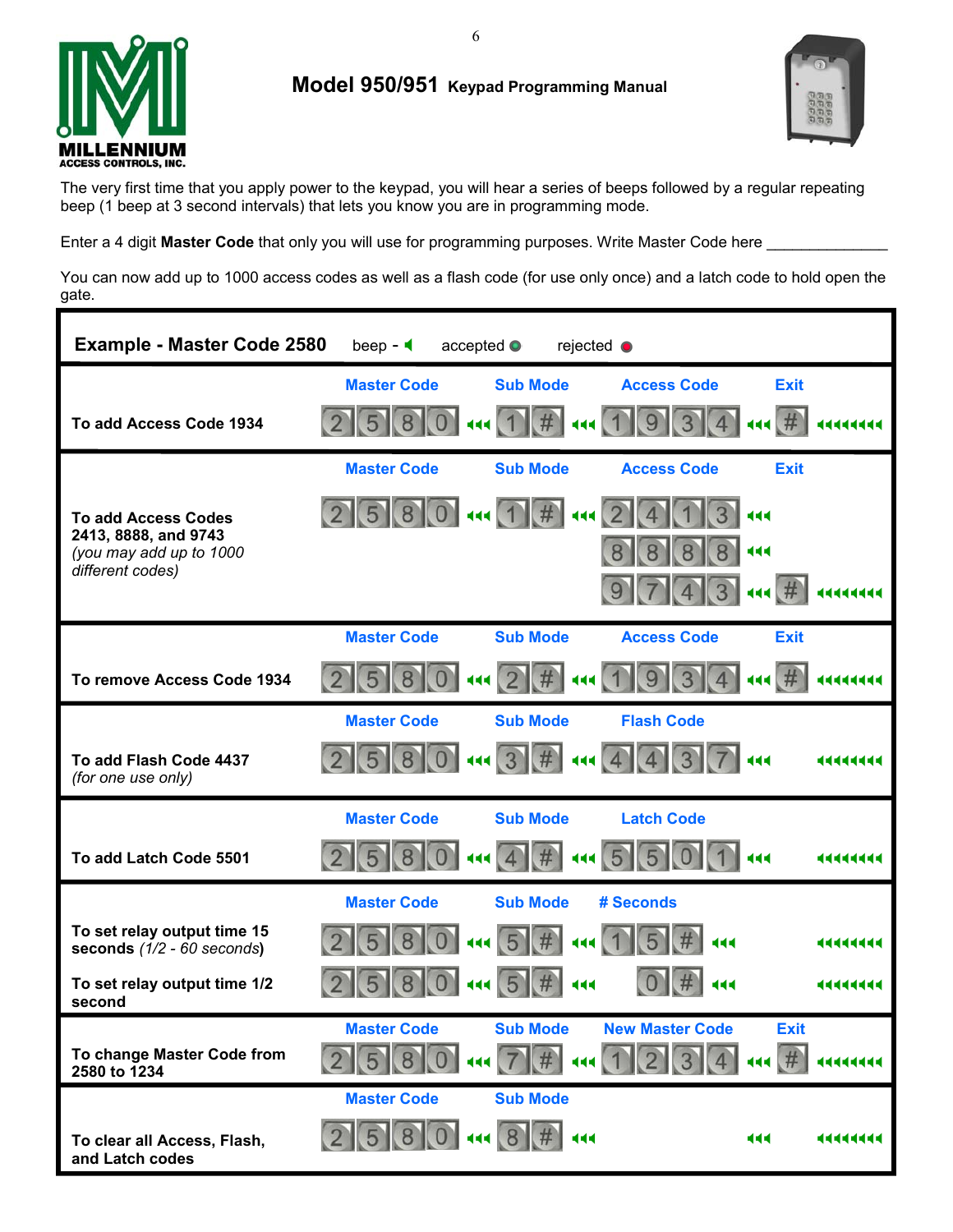### **CIRCUIT BOARD INFORMATION**



**1 Sound - OFF/ON 2 LEDs - OFF/ON 3 Light - OFF/ON** 

 $\overline{\phantom{a}}$  10

**5 Three strikes your out - OFF/ON 6 Wireless Mode - OFF/ON** 

(Three Strikes Your Out is used to prevent someone from trying to guess a correct user code. When three incorrect codes are entered in a row, the keypad will automatically shut down for 3 minutes.)